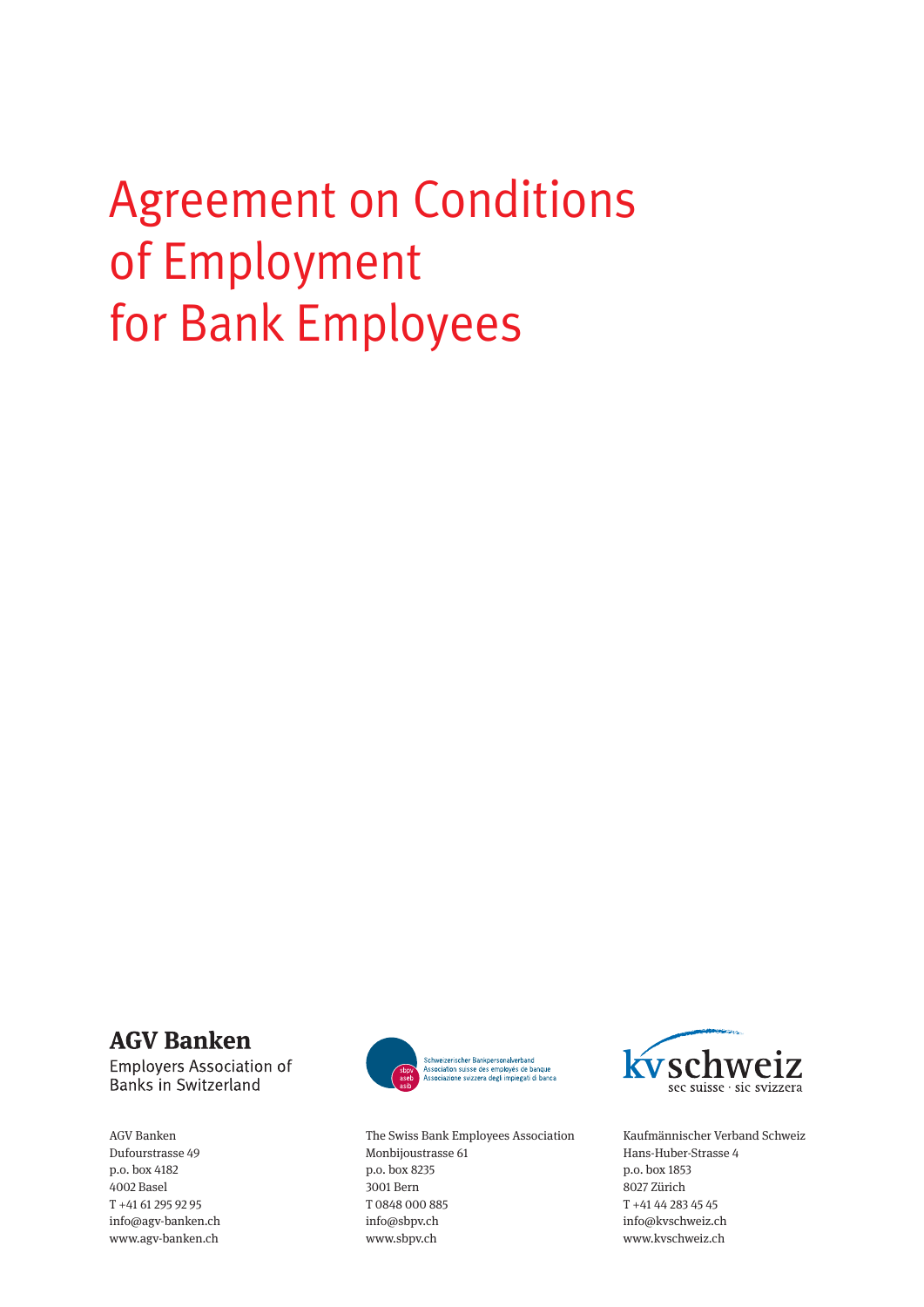# Agreement on Conditions of Employment for Bank Employees

# **A. General terms and conditions**

#### **1. Purpose**

With this agreement, the social partners in the banking sector intend:

- to set out the rights and obligations provided for in employment law, thereby making a positive contribution to the welfare and development of the and banks covered by it;
- to deepen the collaboration between the employees and the banks as well as between the social partners involved;
- to establish rules for participation rights in the banks;
- to hold a constructive dialog and safeguard good labour relations in the banking sector on the basis of good faith.

#### **2. Scope**

This agreement applies to all employment relationships for periods in excess of three months.

The employment relationships of members of senior management are not governed by this agreement.

## **B. Provisions relating to labour law**

#### **I. Commencement and termination of the employment relationship**

#### **3. Appointment**

The employment relationship comes into being through the conclusion of an individual employment contract in written form. The employment provisions of this agreement are part of this individual contract of employment.

The agreement on conditions of employment is issued to all employees or made available in electronic form. The contractual principles contain a reference to the Agreement on conditions of employment for bank employees.

In addition, the provisions of the Swiss Code of Obligations also apply to the individual contract of employment.

#### **4. Termination of the employment relationship**

Termination of the employment relationship is governed by the provisions of Art. 334 et seq of the Swiss Code of Obligations.

#### **II. Employees' special duties of loyalty and the banks' duties of care**

#### **5. Secondary employment**

Employees are required to devote their professional activities exclusively to the bank. For the duration of the employment relationship, they may not undertake any paid work for a third party without the bank's permission, if to do so encroaches on their working hours or compromises their performance in the bank or obligation of good faith.

The bank's consent is to be sought in advance by employees wishing to perform functions in a professional association during working hours or to hold public office, in so far as this affects the employment relationship. This approval may not be withheld without valid reason.

#### **6. Non-competition clause**

No work may be carried out in the interests of a competing institution.

#### **7. Business and banking secrecy**

Employees are bound to secrecy vis-à-vis all parties with respect to information gained during the course of their duties at the bank.

Employees must maintain absolute secrecy with respect to all business relations with customers of the bank. This confidentiality obligation will continue to apply after leaving the bank.

#### **8. Safeguarding the interests of the customer**

It is the duty of the employee to safeguard and represent the interests of all customers of the bank equally.

#### **9. Gifts and benefits**

Employees may not accept any gifts or receive any benefits in connection with their professional activities if to do so would violate their duty to represent the interests of all customers of the bank equally under Art. 8 of the conditions of employment for bank employees or if they or persons close to them would gain direct or indirect advantages as a result.

#### **10. Personal transactions**

Employees are essentially treated on an equal basis with the customers of the bank for the purpose of their own banking transactions.

Personal transactions must be in reasonable proportion to the employee's financial situation and must not place excessive demands on their time.

The bank designates certain personal transactions as prohibited transactions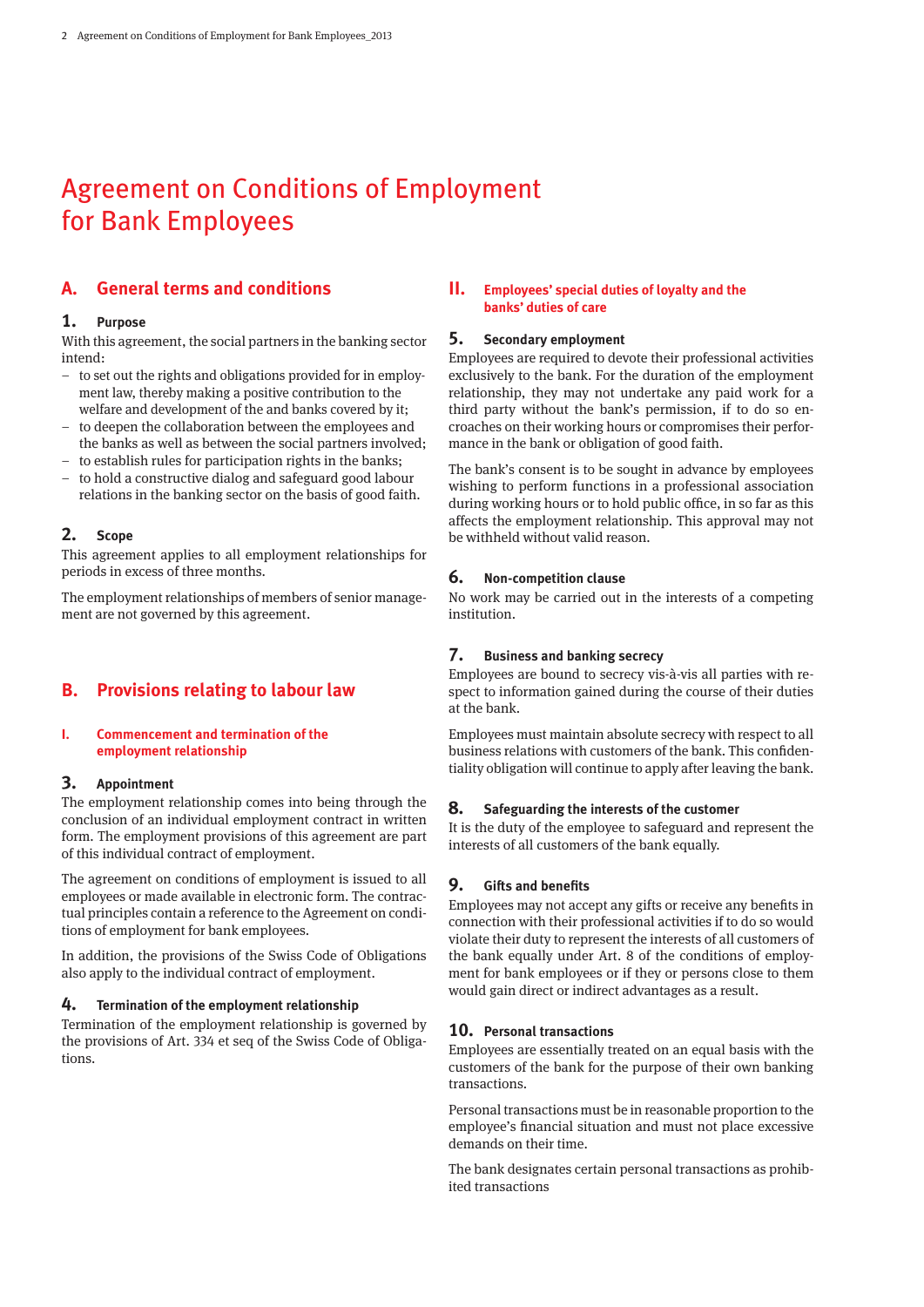#### **11. Further professional training**

The bank supports and encourages employees in their efforts to undertake further professional training and maintain their competitiveness in the labour market.

It determines the working hours to be apportioned for attendance at further training events and a possible contribution to costs.

#### **12. Introduction of new technologies**

When new technology is introduced, the bank must ensure that operations and procedures are rational and safe, and that the motivation and job satisfaction of employees are taken into account.

Where new technology is having a detrimental effect on the health of employees, general or individual medical examinations may be carried out.

Where medical factors mean that an employee's original duties can no longer be carried out after working procedures have been modified, the bank will make special efforts to assign equivalent alternative duties to employees prepared to accept such duties.

#### **III. Working hours**

#### **13. Weekly working hours**

Normal working hours are calculated on the basis of 42 hours a week.

Within the framework of the provisions of Swiss labour law, they will normally be spread over five days followed by two consecutive days off.

Employees may only be required to work regularly on Saturdays with their written consent.

#### **14. Annual planned working time**

The bank determines the annual planned working time taking into account public holidays and other work-free days and hours.

#### **15. Flexi-time**

Flexitime working is the rule. This is determined by the bank in accordance with the needs of the business and the employees, taking local conditions into account.

The normal working week of 42 hours must be achieved as an average over the year.

#### **16. Recording of working hours**

If the bank does not establish any rules for time recording, the employees are entitled to record the hours and maintain a time compensation account. The bank will provide suitable instruments for this purpose.

## **17. Overtime**

Overtime must be ordered by the bank or subsequently authorised.

Employees are obliged to work overtime (e.g. in case of extraordinary work load, work backlogs or absences) as far as they are able and can be expected to do so in good faith.

The total overtime is determined on the basis of the annual working hours in relation to the annual planned working time.

Where the total overtime is less than 50 hours, the bank determines the manner in which compensation in lieu is made.

In the event of the total overtime exceeding 50 hours, the employees decide whether they prefer compensation in the form of time off (including by transfer of the time credit to the following year), a bonus of 25%, or by means of a corresponding compensation payment agreed in writing.

#### **18. Overtime for part-time employees**

A supplement of 25% will be paid to part-time employees to compensate for hours worked over and above the agreed prescribed working hours, provided compensation cannot be made and only if hours worked exceed prescribed full-time working hours.

For overtime paid for work between the contractually agreed hours of work and the annual working hours for normal fulltime work, the supplement in lieu of holiday pay will be applied.

#### **19. Special working hours**

Occasional work on Sundays and public holidays and in the night may only be required under exceptional circumstances and only with the consent of the employee.

For work at night (as defined by Swiss labour law) a supplement of 25% is paid and for work on Sundays and public holidays a supplement of 50% is paid.

#### **IV. Holidays and paid leave**

#### **20. Length**

The annual entitlement to paid holiday is:

- up to age 60: 25 days
- up to age 61: 26 days
- up to age 62: 27 days
- up to age 63: 28 days
- up to age 64: 29 days
- from age 65: 30 days
- Senior management from age 60: 30 days

The longer holiday entitlement begins at the start of the calendar year in which the relevant age is achieved.

One day's holiday is equivalent to 8.4 working hours for fulltime employees. This is adjusted pro-rata for part-time employees.

Employees joining or leaving in the course of the year receive a proportional holiday entitlement.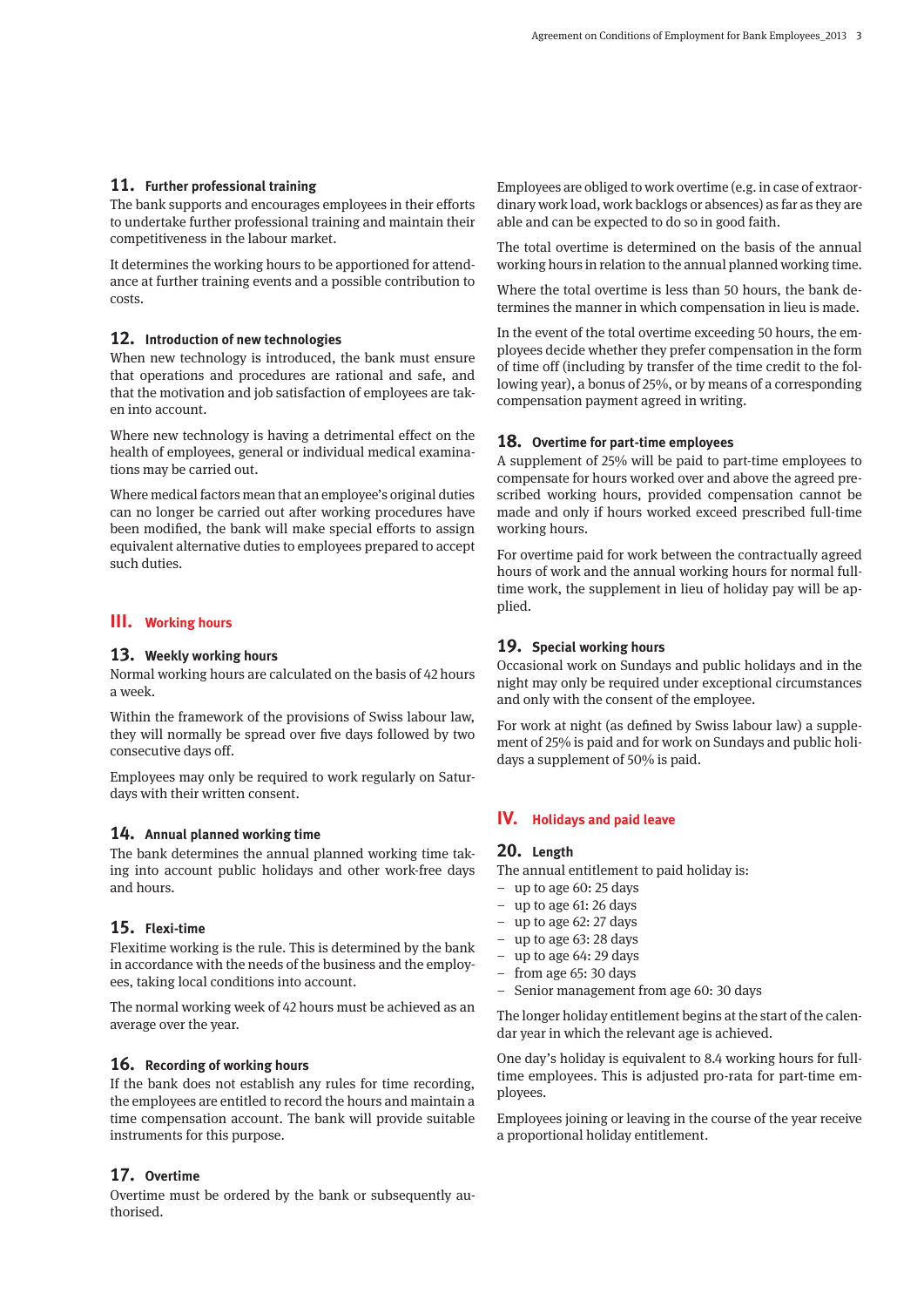#### **21. Holiday arrangements**

The bank stipulates when holidays may be taken while taking into account the wishes of the employee as far as operational requirements allow.

Employees with children at school are entitled to take their holidays during the school holidays insofar as this is operationally possible.

As a general principle, holidays are to be taken by 30 April of the calendar year following the year in which the entitlement is earned. Holiday entitlements not taken up by this date must, by arrangement with the bank, be taken by 31 December of the same year.

Employees are required to take at least two weeks› consecutive holiday per year.

The bank reserves the right, under exceptional circumstances, to direct employees to postpone holidays already booked, or to recall employees from holiday in urgent cases. In such cases the employee will be reimbursed for costs incurred as a result of the postponement or interruption of the holiday. The employee retains the entitlement to the unused holiday.

Should the employee fall ill or sustain any injury during the holiday through no fault of their own, days when, on the evidence of a doctor's certificate, the employee would have been completely unable to work, will not count as holidays.

#### **22. Paid leave and brief absences**

The bank grants the employee the following paid absences with no reduction in holiday entitlement and no payroll deduction:

- a) Marriage, registration of partnership: 1 to 3 days
- b) Attendance at the wedding of a child, sibling or parent: 1 day
- c) Bereavement
	- of a spouse, registered partner, child or parent living in the same household: 3 days
	- of a child or parent not living in the same household: 2 days
- a close relative not living in the same household: 1 day d) Moving house: up to 2 days
- e) Release from military service on reaching the relevant age: 1 day
- f) Active participation in official national celebrations: 1 day
- g) Participation as an elected member of central organs of the Swiss Bank Employees' Association or the Swiss Association of Commercial Employees: up to 5 days
- h) Brief absences, which cannot be postponed, for medical, dental reasons or appointments with authorities, as well as for physician prescribed treatments: the time necessary
- i) Paternity leave on the birth of the employee's own children: 5 days, to be taken within a period to be defined by the bank.

#### **V. Salaries and allowances**

#### **23. Payment of salaries**

The salary will be agreed on an annual basis, payable in 13 parts.

Salaries are paid monthly, at the end of each month. The 13<sup>th</sup> monthly salary is paid in two halves, one at the end of June, the other no later than the end of December.

Employees who have not worked the full calendar year will receive the 13<sup>th</sup> month's salary on a pro-rata basis.

The yearly salary can also be paid in twelve equal instalments each at the end of a month.

#### **24. Salary system**

Depending on its size, the bank may operate a salary system which provides the framework for function-based market salaries and is the basis for the salary of employees subject to this agreement.

The employee associations will be consulted in the internal studies for equality of remuneration.

#### **25. Performance appraisals and salary increases**

The performance appraisal is used to review the employee's performance of their contractual duties, taking into account their personality.

Employee performance appraisals are conducted annually. The bank notifies employees of the individual assessment criteria. Employees have the right to a personal review of their performance appraisal and are entitled to submit a written statement about it. They may inspect their performance appraisal on request and are entitled to have a copy should they desire.

Salary increases are determined on the basis of regular performance appraisals.

#### **26. Minimum salary**

The social partners establish a minimum salary applicable to all contracts of employment subject to the agreement.

They negotiate adjustment of the minimum salary at regular intervals, taking into account salary developments, and an adjustment to the family allowance.

In exceptional circumstances, an employee's salary may be reduced to less than the minimum if, after consultation with the social partner, they are unable to carry out their work to the required standard.

#### **27. Family allowance**

The bank pays employees a family allowance, the amount of which is determined by the social partners. Family allowance may be claimed by employees who are in receipt of child allowance or education allowance under cantonal law and Art. 28 of this Agreement on Conditions of Employment for Bank Employees for children born after 1 January 1993. Family allowance is paid only as long as child allowance is drawn.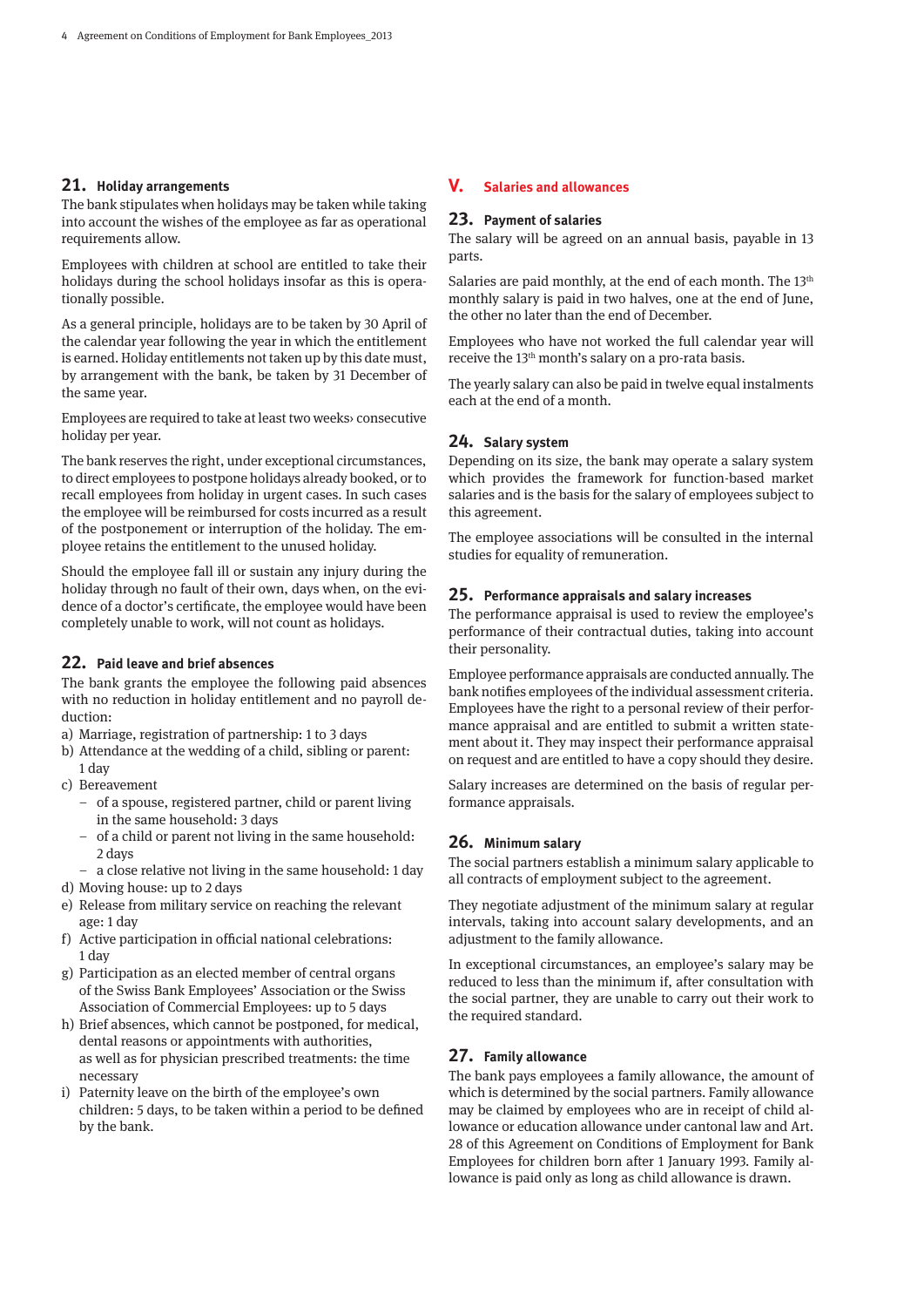Should an employee receive only a reduced child allowance, the family allowance is reduced accordingly.

Part-time employees receive family allowance in proportion to their percentage contractual hours.

#### **28. Child allowance**

As a general rule, the bank pays child allowance to employees for all children under the age of 18. For children who can be shown to be in continuing education, child allowance is paid until they have completed their education, but only up to the age of 25.

Individual claims for child allowance are to be assessed according to the relevant legal provisions.

#### **VI. Continued payment of salary in the event of inability to work**

#### **29. Illness, accident, pregnancy, legal obligations, maternity**

Should an employee be unable to work through no fault of their own as a result of illness, accident, pregnancy, compliance with legal obligations or exercise of a public function, they are entitled to continued payment of their full salary as detailed below:

- during the first year of service: 1 month
- during the  $2<sup>nd</sup> 4<sup>th</sup>$  years of service: 3 months
- during the  $5<sup>th</sup>$   $10<sup>th</sup>$  years of service: 6 months
- during the  $11<sup>th</sup> 14<sup>th</sup>$  years of service: 8 months
- from the 15th year of service: 12 months

The bank is not liable to make payment if there is a claim for loss of earnings against a third party, which is not based on premium payments on the part of the employee.

Paid absences are always calculated on the basis of the cumulative total in 12 consecutive months.

In the event of pregnancy and maternity, the bank grants leave of 14 weeks with continued payment of full salary, starting from the date of childbirth at the latest.

#### **30. Military, civil defence and civilian service**

Should the employee do compulsory Swiss military or civil defence service, Swiss civilian service or Red Cross service, the bank continues to pay their full salary as follows:

- a) For compulsory courses, not exceeding four weeks in any given year: 100% of the salary.
- b) For all other service (including service as a single-term conscript), those employees in receipt of child or family allowance are paid 90% of their salary, while all other employees are paid 80%.

Payment of salary beyond the first four weeks of service can be made dependent on an undertaking by the employee not to give notice of termination within an appropriate period after release from the service.

Employees are obliged to inform the bank as soon as they know the date on which they will be undertaking the service. At the request of the bank, they are required to take all necessary steps to have the period of service rescheduled in the event of important operational needs.

#### **VII. Pension and insurance provisions**

#### **31. Posthumous payment of salary**

Should an employee die, the bank will pay their salary to their survivors for the current month. The deceased's survivors are additionally entitled to a further three months' salary (or six months' salary if the employee worked for the bank for more than three years).

Survivors are deemed to be the persons specified in Art. 338 of the Swiss Law of Obligations.

# **C. Employee participation**

#### **I. General terms and conditions**

The following guidelines apply to the furtherance of employee participation:

#### **32. Objectives of employee participation**

Employee participation has the following main objectives:

- to further the personal and professional development of all employees and increase their job satisfaction
- to encourage shared responsibility and active participation in the organisation
- to foster interest in the work and in the bank's performance
- to encourage positive cooperation and partnership between the bank and its employees
- to promote a good working atmosphere.

#### **33. Area of applicability, scope of authorisation, authorised persons**

Employee participation essentially covers matters of a general nature in the welfare and work-related areas that directly affect bank employees and are of direct relevance to the employer-employee relationship.

Participation rights take the following forms: the right to information, the right to express an opinion and the right to take an active part in decision-making. The actual scope of the entitlement is to be determined by the individual banks.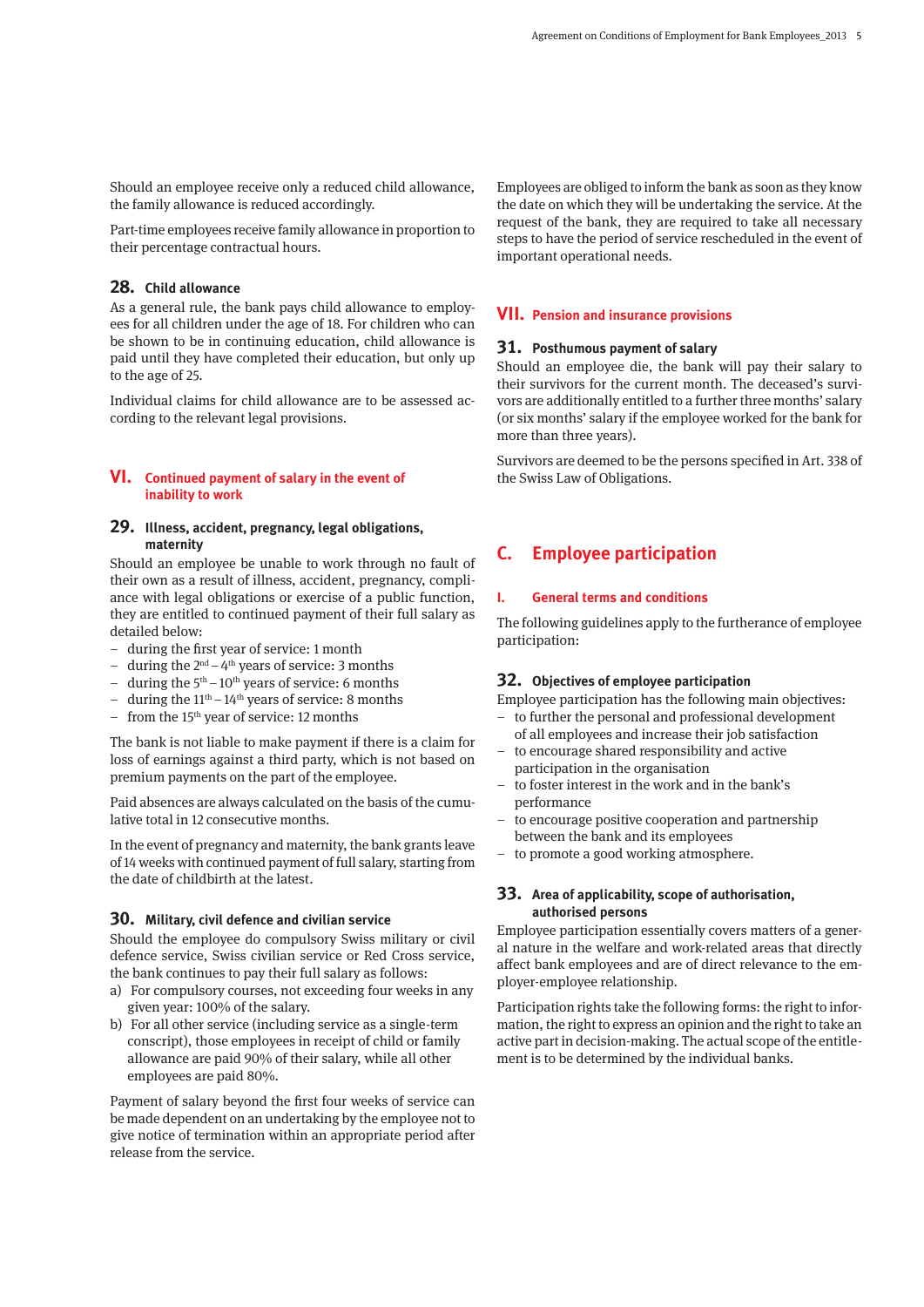#### **34. Classification of employee participation rights**

Employee participation rights may be classified according to three different criteria:

Employee participation rights according to the operational sphere:

- social sphere
- operational sphere
- commercial sphere

Employee participation rights according to those authorised:

- direct involvement by all employees
- involvement by employee representatives (staff councils, relevant special councils)

Employee participation rights according to the scope of authorisation:

- the right to information the right of employees to timely, appropriate and adequate information about important facts, occurrences and plans.
- the right to express an opinion the right to participate which does not confer any decision-making authority on the employee but allows them to exercise an influence of varying degree (right to express an opinion, right to initiate action, right to consultation, right of appeal, right to confer).
- the right to codetermination the right to codetermination which includes decisionmaking authority on the part of the employees and allows them to exercise an active influence of varying degree (minority, parity, majority codetermination right).

#### **II. Participation by individual employees**

#### **35. Information entitlement and opportunities for employees to express their opinion**

The banks are to inform employees promptly and fully about decisions affecting them, setting out the principal reasons for such decisions. In addition, employees are to be kept regularly informed on the general course of business.

The information provided should cover the following areas in particular:

- retirement provisions, pension fund
- health care
- sport and leisure facilities
- canteen facilities
- in-house magazine
- internal regulations
- the organisation of the employee's own working area.

Employees have the opportunity to express an opinion in personal matters, for example: timing of holidays, the organisation of personal working areas, training and individual performance appraisals.

They may put forward suggestions using the staff suggestions scheme.

#### **36. Behaviour during the introduction of new technology**

Employees are to be fully involved at an early stage when new, computer-based working procedures (new technology) are to be introduced.

New work procedures are to be introduced and training conducted in a careful and thorough manner. In the course of this, the function of the working area and its relation to the bank's activities is to be explained.

#### **III. Participation of employee representatives (staff council)**

#### **37. Establishment and organisation of employee representation bodies**

Within banks – at head offices and branches – employee representation bodies are to be established wherever there are sufficient employees to justify this. Such bodies are to be set up, regardless of the numbers involved, whenever requested by a majority of employees.

These representation bodies look after the interests of the employees vis-a-vis the bank, unless this task is reserved for other committees.

The employee representation bodies may consist of one or more staff councils or – where the appointment of a committee is not considered appropriate in the light of the small number of employees – a single person.

Voting rights – both active and passive – may only be exercised by employees of the bank.

The provisions of the Swiss Federal Act on Employee Representation of 17 December 1993 govern the establishment of employee representation bodies.

The bank, in consultation with the employee representation body, specifies the detail of the appointment, duties, work, limits of authority and organisation of the employee representation body.

#### **38. Status of the members of employee representation bodies**

The members of employee representation bodies may not be subjected to any discrimination in connection with the proper exercise of their duties. The bank shall grant members of the employee representation body adequate freedom (time, objectives etc.) for the accomplishment of their tasks.

The employee representation bodies will receive administrative support from the banks.

#### **39. Obligation of confidentiality on the part of members of the employee representation bodies**

The obligations of members of employee representation bodies in respect of confidentiality are set out in Art. 14 of the Swiss Federal Act on Employee Representation. These obligations are to be observed both within and outside the bank. The banks and the employee representation bodies shall consult one another regarding any communications arising from the discussions, including to associations.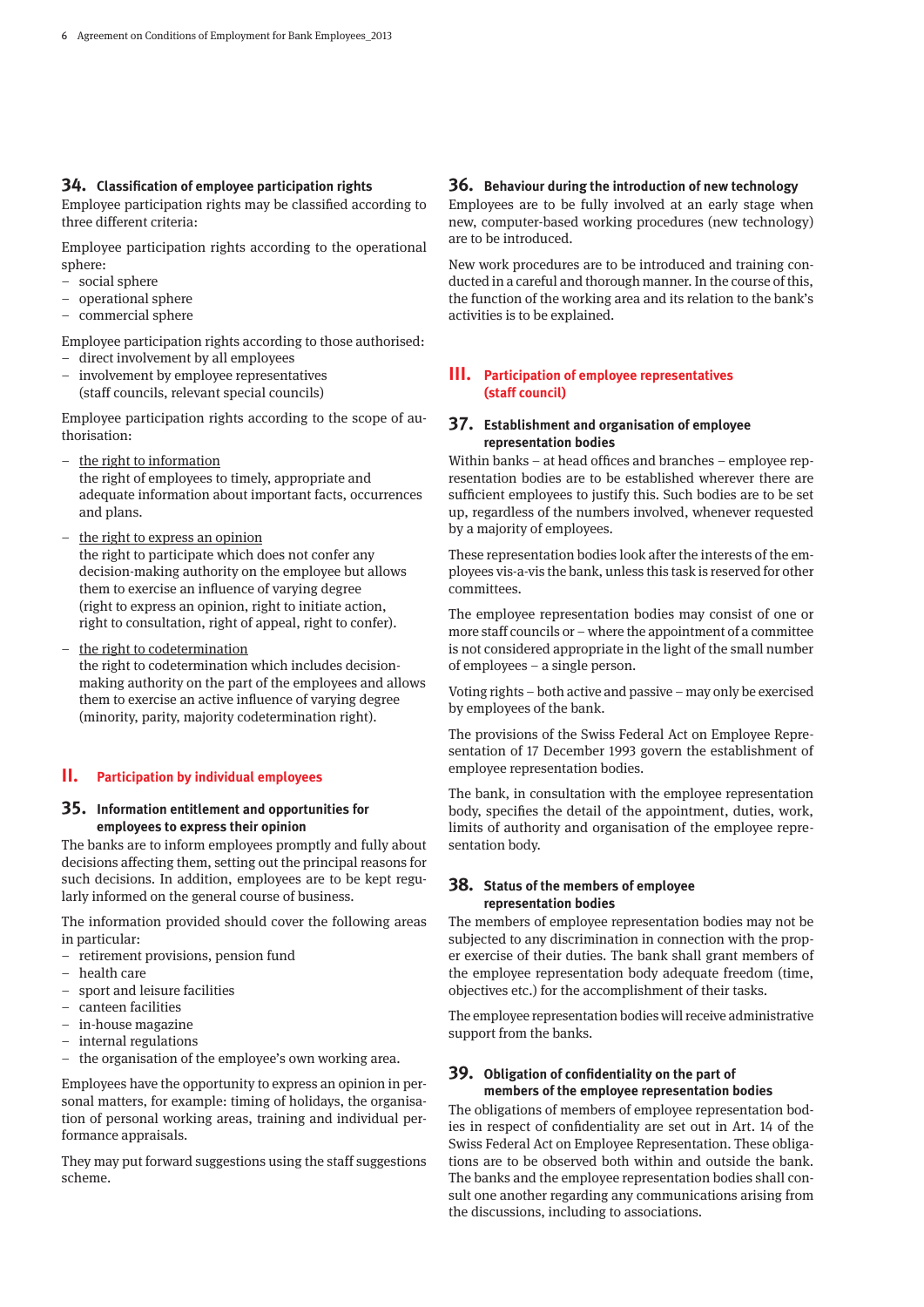The employee representation bodies are entitled to consult specialists or the external social partners for advice. The information provided by these persons may only be passed on within the scope of the communications discussed with the bank management however.

#### **40. Rights to information on the part of the employee representation bodies**

The right to information on the part of the employee representation bodies relates to the following areas:

- issues which are to be decided on in conjunction with the Executive Board;
- general course of business;
- other important matters with far-reaching implications, such as the introduction of new technologies that directly affect bank employees and which relate directly to the employer-employee relationship.
- Implementation of the salary increases negotiated by the employee representation body.

#### **41. Rights to express an opinion on the part of the employee representation bodies**

The rights to express an opinion on the part of the employee representation bodies are determined by mutual agreement within the bank. In the context of these guidelines, general questions relating to the following topics are eligible for consideration:

- Illness and accident prevention as well as security measures in respect of bank robberies;
- social services, welfare institutions (insofar as participation is not already regulated by the law, by the articles of association or by other regulations, etc.),
- holiday and leave arrangements;
- arrangement of working hours;
- canteen facilities, sanitary facilities, cloakrooms, recreation areas;
- systems for evaluating individual working areas;
- systems for assessing job performance;
- building alterations and the design of premises and fittings;
- organisation of working areas;
- staff suggestions scheme;
- professional training issues;
- sports and cultural matters;
- measures to be taken in the case of large-scale redundancies.

#### **42. Right to codetermination on the part of the employee representation bodies**

The employee representation body is empowered to conduct salary negotiations with the bank.

Of those areas covered by the right to express an opinion, individual banks may, by mutual agreement, designate certain areas in which employee representation bodies are granted a right to codetermination. Particular tasks and responsibilities may be wholly delegated to employee representation bodies.

#### **IV Participation of the social partners**

#### **43. Salary systems**

The banks may involve the social partners in the introduction of function-based salary systems.

In justified cases, the banks will provide the social partners with an insight into the compensation procedures as they affect functions or salary systems.

#### **44. Negotiations with associations**

If the employee representation body and management fail to reach agreement in the salary negotiations, the employee representation body may call in the Swiss Bank Employees' Association as well as the Swiss Association of Commercial Employees and the bank may call in the Employers Association of Banks in Switzerland.

#### **45. Conciliation board**

Should it prove impossible to reach agreement through the procedure described in Art. 44, the employee representation bodies or the social partners on the employee side may refer the case to a joint conciliation board.

The conciliation board consists of four members appointed for a term of four years and a chairperson. They are not permitted to play any role in association negotiations.

The Swiss Bank Employees' Association and the Swiss Association of Commercial Employees together appoint two members and one deputy, as does the Employers Association of Banks in Switzerland. The members of the conciliation board also elect the chairperson and deputy chairperson.

The conciliation board submits a mediation proposal. The provisions relating to the conciliation proceedings of the Swiss Federal law governing the Federal Conciliation Office (Arts. 3 and 4) apply mutatis mutandis

# **D Procedures in cases of bank closures and layoffs of bank employees**

#### **46. Purpose**

The purpose of this paragraph is to outline the measures to be taken in the case of termination of all, or a significant number of employees, as a result of the full or partial closure of a bank, or due to far-reaching corporate restructuring. Such layoffs are equivalent to notices of termination that employees are forced to submit for reasons of distance in cases of business relocation.

#### **47. Information**

The employees concerned, the employee representation body and the social partners are to be informed of such measures at an early stage.

The information should be as comprehensive as possible. This applies especially to the reasons that led to the decision, the planned measures, their organization, and the time frame for the process.